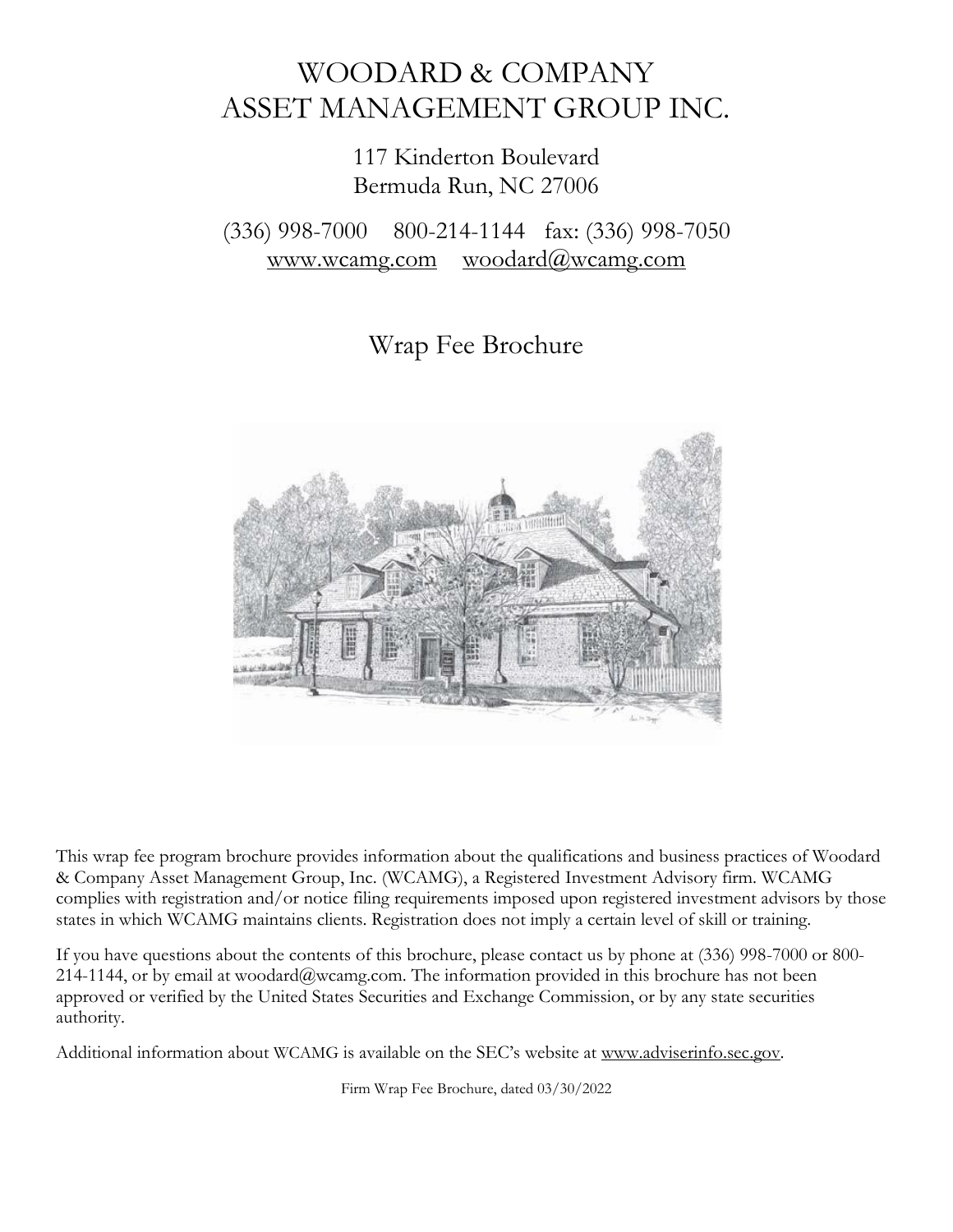# **TABLE OF CONTENTS**

|   | <b>SERVICES OFFERED</b>                                                                                                                                                                                                    |  |  |
|---|----------------------------------------------------------------------------------------------------------------------------------------------------------------------------------------------------------------------------|--|--|
|   | <b>CLIENT RELATIONSHIPS</b>                                                                                                                                                                                                |  |  |
|   | PROGRAM                                                                                                                                                                                                                    |  |  |
|   | <b>FEE SCHEDULE</b>                                                                                                                                                                                                        |  |  |
|   | <b>OTHER FEES</b>                                                                                                                                                                                                          |  |  |
|   | <b>BILLING PROCEDURES</b>                                                                                                                                                                                                  |  |  |
|   | <b>TERMINATION OF MANAGEMENT AND FEEREFUNDS</b>                                                                                                                                                                            |  |  |
|   |                                                                                                                                                                                                                            |  |  |
|   | <b>CLIENT DESCRIPTIONS</b>                                                                                                                                                                                                 |  |  |
|   | <b>ACCOUNT MINIMUMS</b>                                                                                                                                                                                                    |  |  |
| ٠ | <b>SELECTION OF PORTFOLIO MANAGERS</b><br><b>ADVISORY BUSINESS</b><br>PERFORMANCE-BASED FEES AND SIDE-BY-SIDE MANAGEMENT<br>METHODS OF ANALYSIS, INVESTMENT STRATEGIES AND RISK OF LOSS<br><b>VOTING CLIENT SECURITIES</b> |  |  |
|   |                                                                                                                                                                                                                            |  |  |
|   |                                                                                                                                                                                                                            |  |  |
|   |                                                                                                                                                                                                                            |  |  |
|   | <b>DISCIPLINARY INFORMATION</b>                                                                                                                                                                                            |  |  |
|   | FINANCIAL INDUSTRY AFFILIATIONS AND OTHER ACTIVITIES                                                                                                                                                                       |  |  |
|   | CODE OF ETHICS, PARTICIPATION/INTEREST IN CLIENT TRANSACTIONS AND PERSONAL<br>TRADING                                                                                                                                      |  |  |
|   | <b>REVIEW OF ACCOUNTS</b>                                                                                                                                                                                                  |  |  |
|   | CLIENT REFERRALS AND OTHER COMPENSATION                                                                                                                                                                                    |  |  |
|   | <b>FINANCIAL INFORMATION</b>                                                                                                                                                                                               |  |  |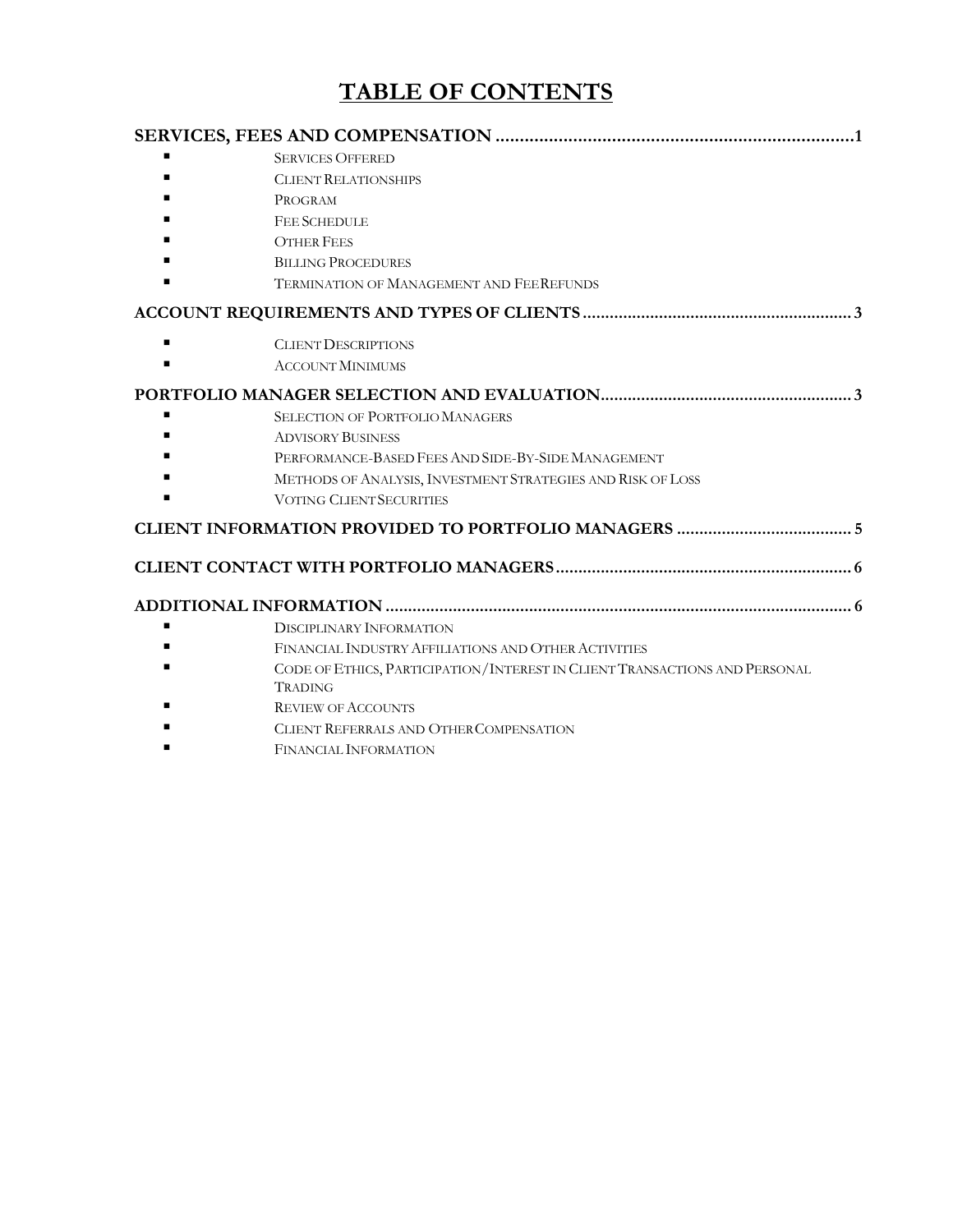# **SERVICES, FEES AND COMPENSATION**

## **SERVICES OFFERED**

WCAMG provides discretionary asset management for individual and institutions using:

- Equities
- Certificates of Deposit
- Mutual Funds
- Commodities
- Exchange Traded Funds
- Corporate Debt Securities
- Municipal Securities
- Investment Company Securities
- US Government Securities

# **CLIENT RELATIONSHIPS**

WCAMG uses a team approach to manage our clients' assets. Our investment decisions are typically made by our Investment Committee, not by any one individual. We seek to learn our client's goals and objectives, risk tolerance and circumstances in order to determine an appropriate investment model/allocation for each client. These factors provide the foundation for determining the asset allocation chosen for each client. Unlike a relationship where one individual selects and invests for the client, our Investment Committee determines policy and decisions as a team.

Clients may, on occasion, deposit or transfer in securities that they designate we hold but not provide advice. These designated securities are held in a "non-bill/non-performance" category in the client's account. This is done so for the convenience of the client. WCAMG is not responsible for evaluating the investment merit or reviewing proxies, tenders or other aspects of the securities held as "non-bill/non-performance". We will offer advice or opinions on these securities upon request by the client.

# **PROGRAM**

WCAMG's discretionary investment advisory services are provided on a "fee only" basis. Discretionary clients who use Fidelity Investments Institutional Services Company, Inc., (Fidelity) as a custodian will not pay an additional fee for custody or brokerage. This is because WCAMG has an arrangement with Fidelity whereby WCAMG pays a flat fee out of its own resources to Fidelity in exchange for the right to make a certain quantity of trades with Fidelity without incurring transaction costs (i.e., commissions, ticket charges, etc.) (the Program). The program is considered a "wrap fee" program, because clients participating in the Program pay a single, asset-based fee, and are not charged separately for custody or brokerage transactions.

Because WCAMG pays to Fidelity the costs associated with the Program, there is no additional cost to clients. The management services offered to these clients are the same as those offered to WCAMG's other discretionary clients.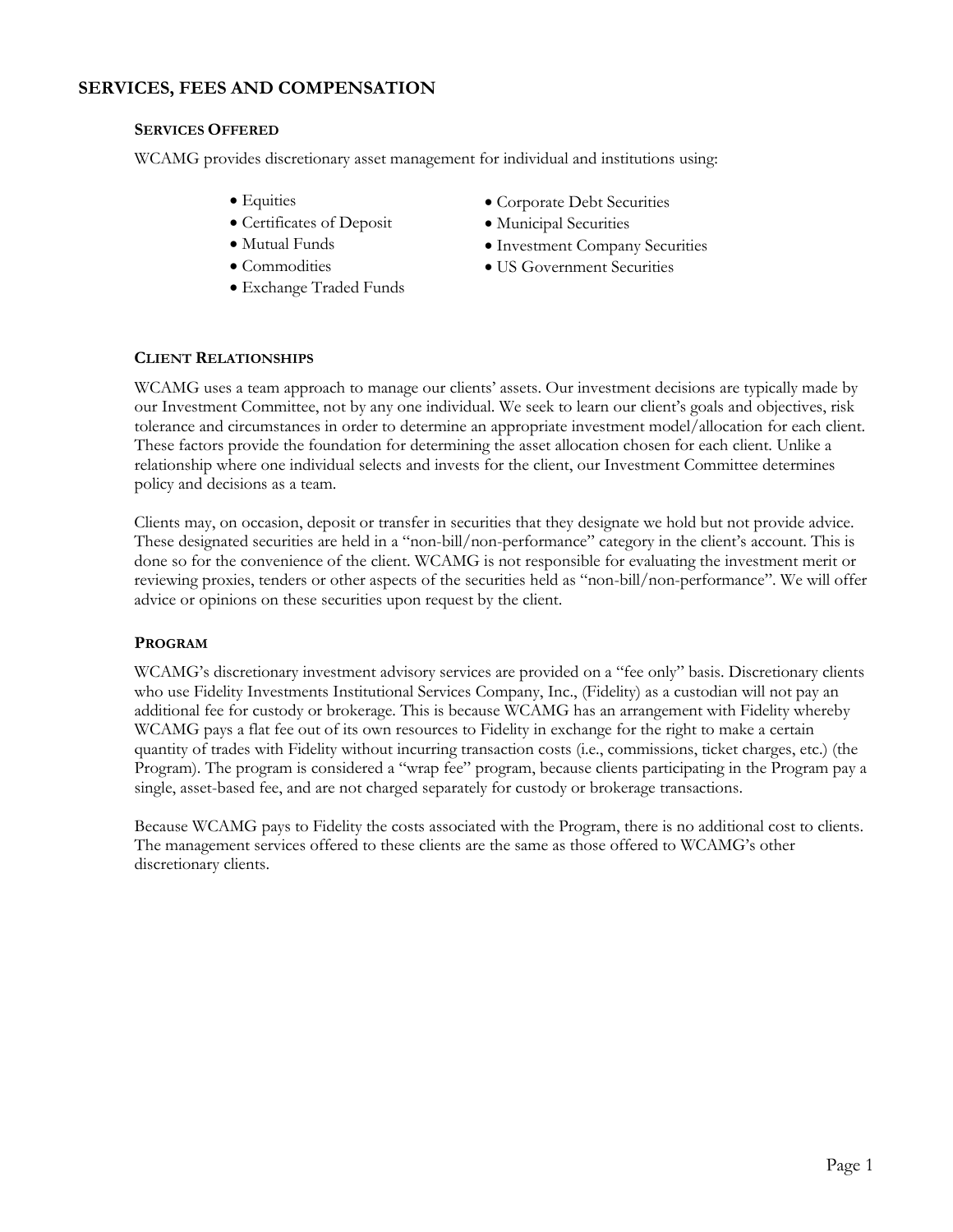## **FEE SCHEDULE**

| <b>ACCOUNT VALUE</b>                                                                                                                      | <b>OUARTERLY FEE</b> | ANNUAL TOTAL |  |
|-------------------------------------------------------------------------------------------------------------------------------------------|----------------------|--------------|--|
| $$100,000$ to $$300,000$                                                                                                                  | $.3125\%$            | $1.25\%$     |  |
| \$300,001 to \$1,000,000                                                                                                                  | $.2500\%$            | $1.00\%$     |  |
| $$1,000,001$ to $$2,000,000$                                                                                                              | $.2250\%$            | $0.90\%$     |  |
| $$2,000,001$ to $$4,000,000$                                                                                                              | $.2000\%$            | $0.80\%$     |  |
| Over \$4,000,001                                                                                                                          | $.1750\%$            | $0.70\%$     |  |
|                                                                                                                                           |                      |              |  |
|                                                                                                                                           |                      |              |  |
|                                                                                                                                           |                      |              |  |
| *Fee may be negotiable depending on amount invested.                                                                                      |                      |              |  |
| Certain exceptions apply to reduce or make negotiable the fee structure.<br>These may include health, employment or other considerations. |                      |              |  |

Clients pay to WCAMG the following fees for WCAMG's advisory services:

WCAMG's management fees are subject to change upon not less than 30 days written notice.

# **OTHER FEES**

WCAMG retains the authority to invest client assets in, among other things, securities issued by mutual funds, exchange traded funds (ETFs) and other registered investment companies (collectively, Funds) if such investments are consistent with the Client Profile. The Client acknowledges that Funds will charge their own management fees and will have their own operating costs and expenses (such as administrative, custodial, legal and trading costs and expenses), and may charge redemption fees or 12b-1 fees, all of which will be in addition to the management fees charged by WCAMG. These fees and expenses are typically described in the Fund's prospectus. The management fees also do not cover transfer taxes, wire transfer and electronic fund fees, other taxes on brokerage accounts and securities transactions or spreads that are built into the price of fixed income securities.

WCAMG does not charge clients an additional fee to participate in the Program. However, clients may be able to purchase services similar to those offered under the Program from other service providers either separately or as part of a similar wrap fee program. These services or programs may cost more or less than the Program, depending on the fees charged by such other service providers.

#### **BILLING PROCEDURES**

Management fees will be calculated and paid to WCAMG each calendar quarter, in advance, based on the value of the assets in the client's account on the last business day of the previous calendar quarter. Partial initial periods will be prorated based on the value of the client's account at the beginning of the period.

For purposes of the management fee calculation "value of the assets in the client's account" means the sum of the fair market value of all of the holdings in the client's account. WCAMG may, in its discretion, also take into account assets of the client or other persons in the client's household that are managed or serviced by WCAMG when determining a client's management fees. Equity securities listed or traded on a national securities exchange or quoted on the over-the-counter market are valued at the last sales price on the day of valuation or, if no sale price is reported, at the last bid price. Other assets and securities for which market quotations are not readily available are valued at fair market value as determined in good faith by WCAMG.

Management fees are debited directly from the client's account unless other acceptable arrangements are requested. Management fees may be paid from free credit balances or from the liquidation/withdrawal of the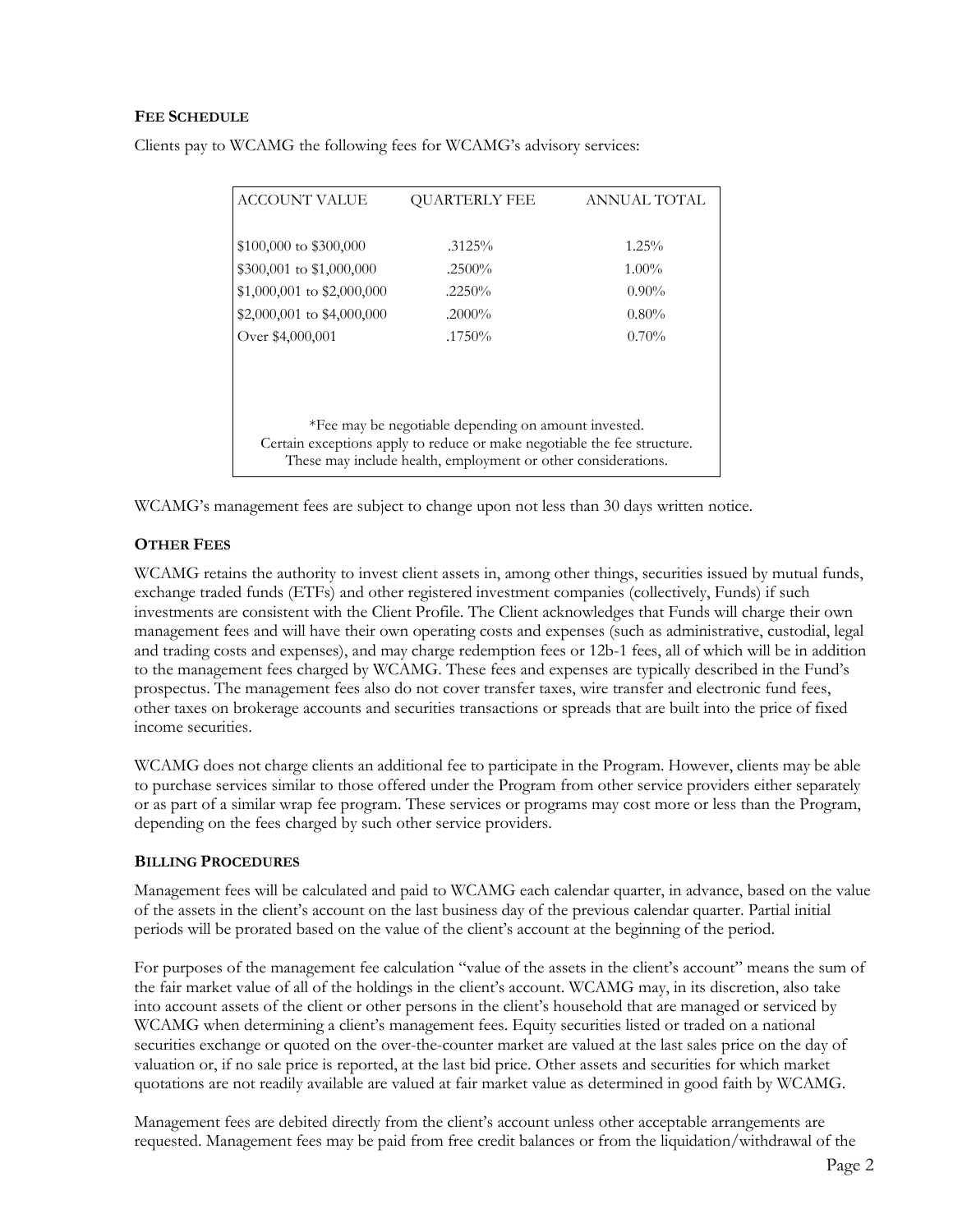client's shares of any money market fund. Additional deposits/withdrawals of funds/securities are subject to the same billing procedures on a prorated basis.

Any fees or expenses not paid within ten (10) days of the due date will accrue interest at the lesser of: (a) 1% per month; or (b) the maximum interest rate allowable under applicable law. If WCAMG has to take action to collect unpaid fees, then WCAMG will be entitled to collect from the client all collection expenses, including reasonable attorneys' fees.

## **TERMINATION OF MANAGEMENT AND FEE REFUNDS**

In the event of termination, any paid but unearned management fees will be promptly refunded to the client based on the number of days that the account was managed (less any termination fee charged by the Custodian or underlying portfolio investments), and any fees due to WCAMG will be invoiced or deducted from the client's account prior to termination.

All efforts are made to refund the management fee back into the account before the termination is complete; however, if that is not possible, a refund check will be mailed to the client's last known address of record. In the case of a tax-deferred account (IRA) refund, it is the client's responsibility to deposit the refund to the new custodian account as a rollover or to handle the tax consequences of the refund.

# **ACCOUNT REQUIREMENTS AND TYPES OF CLIENTS**

# **CLIENT DESCRIPTIONS**

WCAMG provides discretionary asset management services to:

- Individuals (i.e. individual/joint accounts, IRAs etc.) Trusts Estates
	-
- Corporations and other business entities Charitable organizations

# **ACCOUNT MINIMUMS**

The minimum account size at WCAMG is \$100,000.00.

# **PORTFOLIO MANAGER SELECTION AND EVALUATION**

#### **SELECTION OF PORTFOLIO MANAGERS**

WCAMG does not select portfolio managers for clients in the Program other than portfolio managers at WCAMG.

#### **ADVISORY BUSINESS**

Please see Services, Fees and Compensation, above, for a description of WCAMG's business.

#### **PERFORMANCE-BASED FEES AND SIDE-BY-SIDE MANAGEMENT**

WCAMG does not accept performance-based fees - that is, fees based on a share of capital gains or capital appreciation of the assets of an account. The management fee is calculated as a percentage of the assets in the client's account. Therefore, there is no side-by-side management, such as performance-based accounts and feeonly accounts.

#### **METHODS OF ANALYSIS, INVESTMENT STRATEGIES AND RISK OF LOSS**

Investment strategy evolves from both internal and external research; however all decisions are made in house by our management team.

The Investment Committee reviews financial, economic and company specific data in real time through external services.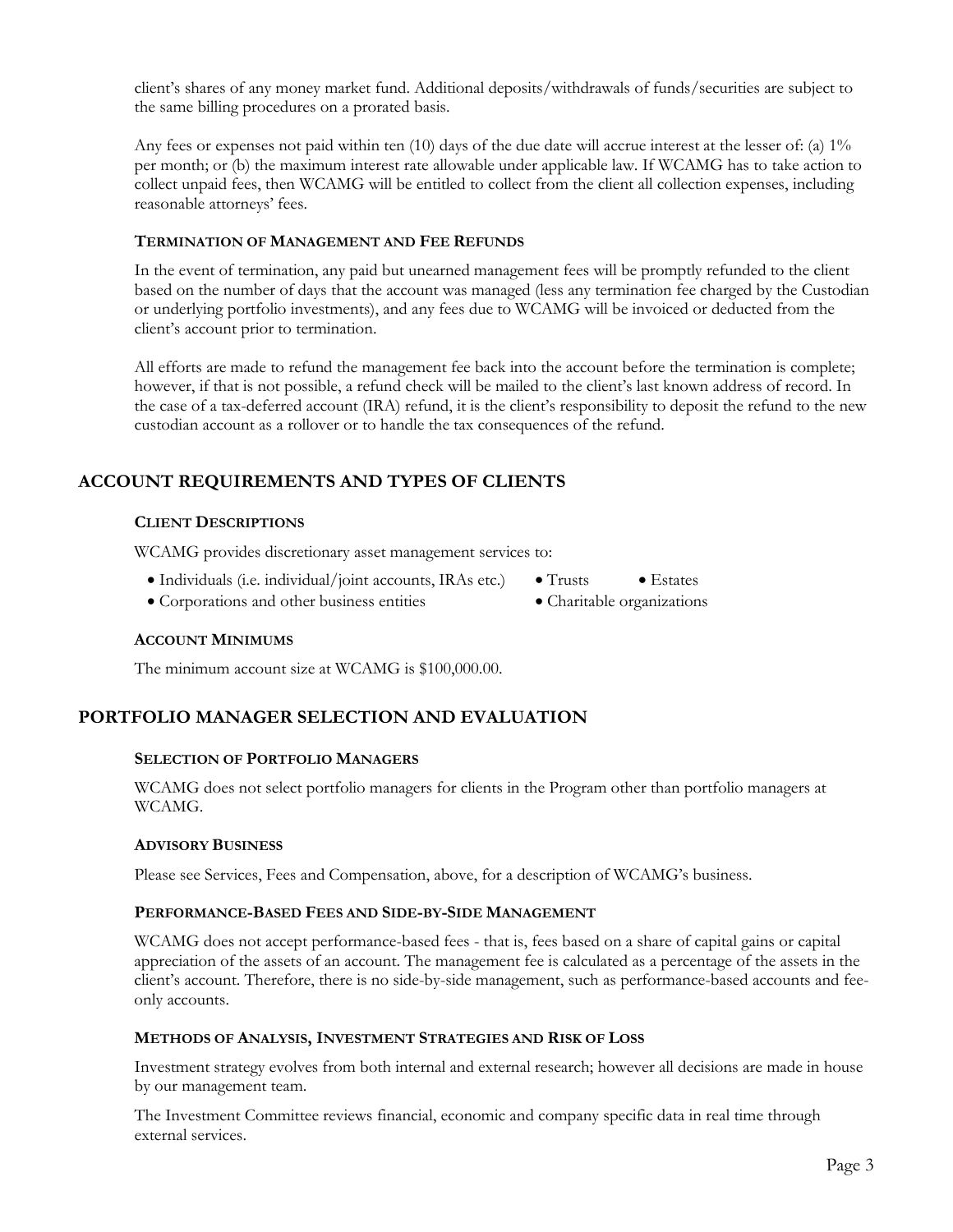WCAMG conducts its own research in support of its investment strategies. Numerous resources are used and all research is paid for by our firm. We do not utilize soft dollar or other similar arrangements for research.

WCAMG manages assets using two basic styles.

# • Tactical Asset Allocation

Our primary management style bases our portfolio structure on our client's needs and objectives. This incorporates established portfolio theory with our experience in markets, trends and the economy to make tactical reallocations to reflect the changing investment environment. We then use leading mutual fund management in different asset classes to structure a sound and diversified investment portfolio.

# • Market Leaders

For clients seeking equity management, our stock portfolio invests in blue chip stocks that are leaders or emerging leaders in their specific industry group. Typically this portfolio is tax efficient and sector neutral to the S & P 500. It is concentrated and generally consists of approximately thirty stocks that are primarily largecap, blue chip companies.

WCAMG generally uses mutual funds, ETFs, common stocks and bonds. We address risk through broad diversification, under risk tolerance guidance provided by the client. Our fund choices incorporate stocks, bonds (both domestic US and foreign, as well as small, mid and large cap equities), commodity ETFs or mutual funds (generally gold, silver and agricultural) or hedging strategies (long/short mutual funds, contrarian strategies to defray risk in market declines).

These strategies are more appropriate for the long term investor as all of the indicated securities are subject to market risk and volatility. Please note that it is impossible to predict the performance of the markets. Our investment disciplines are implemented in every effort to act in the best interest of our clients. Investing in securities involves risk of loss that clients should be prepared to bear. WCAMG makes every effort to make decisions based on accurate, up-to-date information that is in the best interest of our clients.

Below is a description of several of the principal risks that client investment portfolios face:

Management Risks. While WCAMG manages client investment portfolios based on WCAMG's experience, research and proprietary methods, the value of client investment portfolios will change daily based on the performance of the underlying securities in which they are invested. Accordingly, client investment portfolios are subject to the risk that WCAMG allocates assets to asset classes that are adversely affected by unanticipated market movements, and the risk that WCAMG's specific investment choices could underperform their relevant indexes.

Economic Conditions. Changes in economic conditions, including, for example, interest rates, inflation rates, employment conditions, competition, technological developments, political and diplomatic events and trends, and tax laws may adversely affect the business prospects or perceived prospects of companies. While WCAMG performs due diligence on the companies in whose securities it invests, economic conditions are not within the control of WCAMG and no assurances can be given that WCAMG will anticipate adverse developments.

Equity Market Risks. WCAMG will generally invest portions of client assets directly into equity investments, primarily stocks, or into Funds that invest in the stock market. As noted above, while Funds have diversified portfolios that may make them less risky than investments in individual securities, Funds that invest in stocks and other equity securities are nevertheless subject to the risks of the stock market. These risks include, without limitation, the risks that stock values will decline due to daily fluctuations in the markets, and that stock values will decline over longer periods (e.g., bear markets) due to general market declines in the stock prices for all companies, regardless of any individual security's prospects.

Fixed Income Risks. WCAMG may invest portions of client assets directly into fixed income instruments, such as bonds and notes, or may invest in Funds that invest in bonds and notes. While investing in fixed income instruments, either directly or through Funds, is generally less volatile than investing in stock (equity) markets, fixed income investments nevertheless are subject to risks. These risks include, without limitation,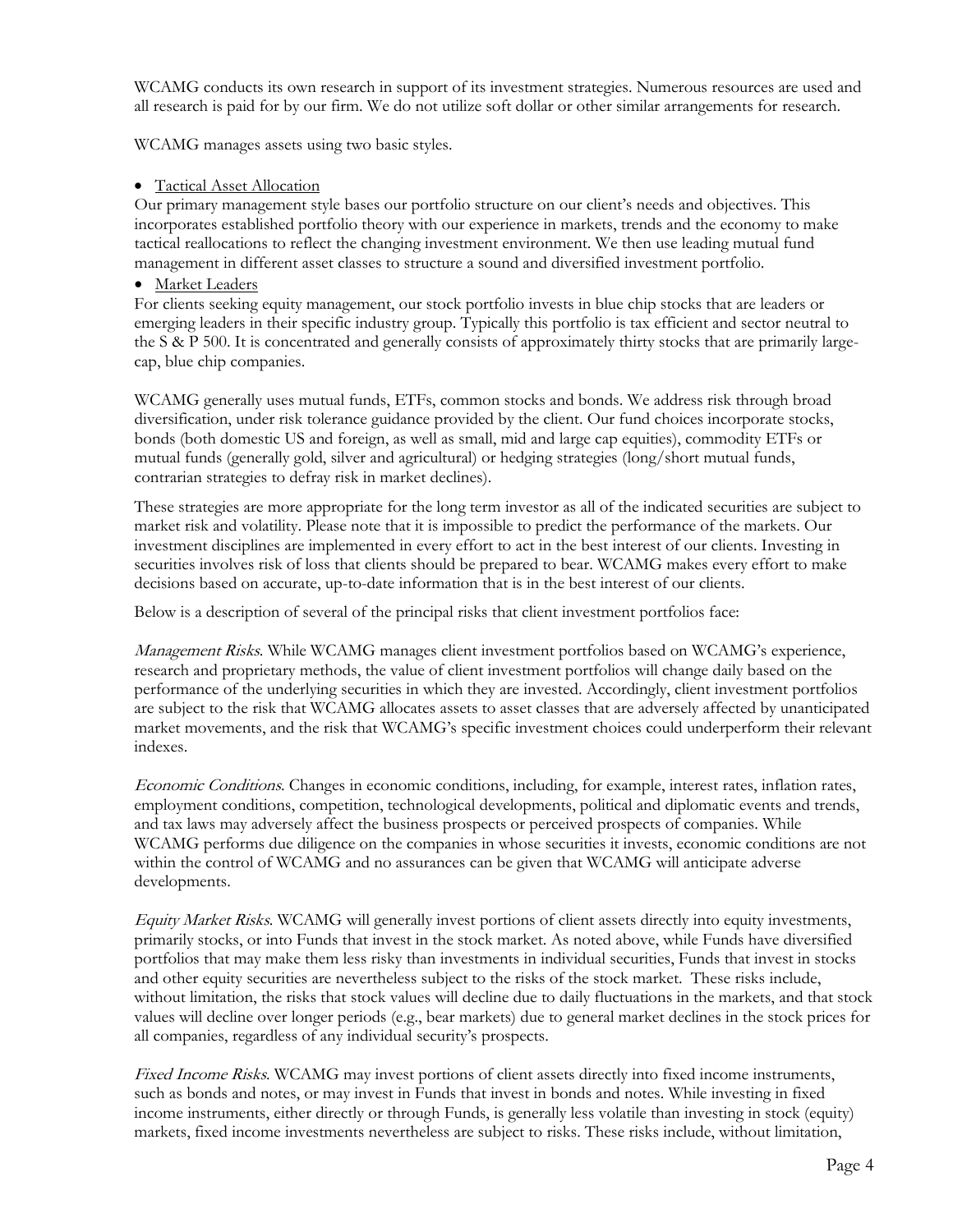#### interestrate

risks (risks that changes in interest rates will devalue the investments), credit risks (risks of default by borrowers), or maturity risk (risks that bonds or notes will change value from the time of issuance to maturity).

Risks of Investments in Mutual Funds and ETFs. As described above, WCAMG may invest client portfolios in Funds. Investments in Funds are generally less risky than investing in individual securities because of their diversified portfolios; however, these investments are still subject to risks associated with the markets in which they invest. In addition, Funds' success will be related to the skills of their particular managers and their performance in managing their Funds. Funds are also subject to risks due to regulatory restrictions applicable to registered investment companies under the Investment Company Act of 1940, as amended. Funds charge fees that are in addition to the fees charged by WCAMG.

Risks Related to ETF NAV and Market Price. The market value of an ETF's shares may differ from its net asset value (NAV). This difference in price may be due to the fact that the supply and demand in the market for ETF shares at any point in time is not always identical to the supply and demand in the market for its underlying securities. Accordingly, there may be times when an ETF trades at a premium (creating the risk that a portfolio pays more than NAV for an ETF when making a purchase) or discount (creating the risks that the portfolio's value is reduced for undervalued ETFs it holds and that the portfolio receives less than NAV when selling an ETF).

Foreign Securities Risks. WCAMG may invest portions of client assets into Funds that invest internationally. While foreign investments are important to the diversification of client investment portfolios, they carry risks that may be different from U.S. investments. For example, foreign investments may not be subject to uniform audit, financial reporting or disclosure standards, practices or requirements comparable to those found in the United States. Foreign investments are also subject to foreign withholding taxes and the risk of adverse changes in investment or exchange control regulations. Finally, foreign investments may involve currency risk, which is the risk that the value of the foreign security will decrease due to changes in the relative value of the U.S. dollar and the security's underlying foreign currency.

Commodity Risk: Investing in commodities through commodity-linked Funds may subject a portfolio to potentially greater volatility than investments in traditional securities. The value of commodity-linked Funds will be affected by changes in overall market movements, commodity index volatility, changes in interest rates, or factors affecting a particular industry or commodity, such as drought, floods, weather, livestock disease, embargoes, tariffs and international economic, political and regulatory developments.

Lack of Diversification. Client accounts may not have a diversified portfolio of investments at any given time, and a substantial loss with respect to any particular investment in an undiversified portfolio will have a substantial negative impact on the aggregate value of the portfolio.

# **VOTING CLIENT SECURITIES**

As a policy and in accordance with WCAMG's investment advisory agreement with each client, WCAMG does not vote proxies related to securities held in client accounts unless specifically authorized to do so by the client. The client understands and agrees that it is the client's obligation to vote all proxies that are solicited for securities held in the client's account, unless WCAMG has expressly agreed to do so. WCAMG will not be required to take action or render advice with respect to the voting of proxies unless specifically agreed to by WCAMG.

# **CLIENT INFORMATION PROVIDED TO PORTFOLIO MANAGERS**

WCAMG is the only portfolio manager in the Program. No information is shared with any other portfolio manager.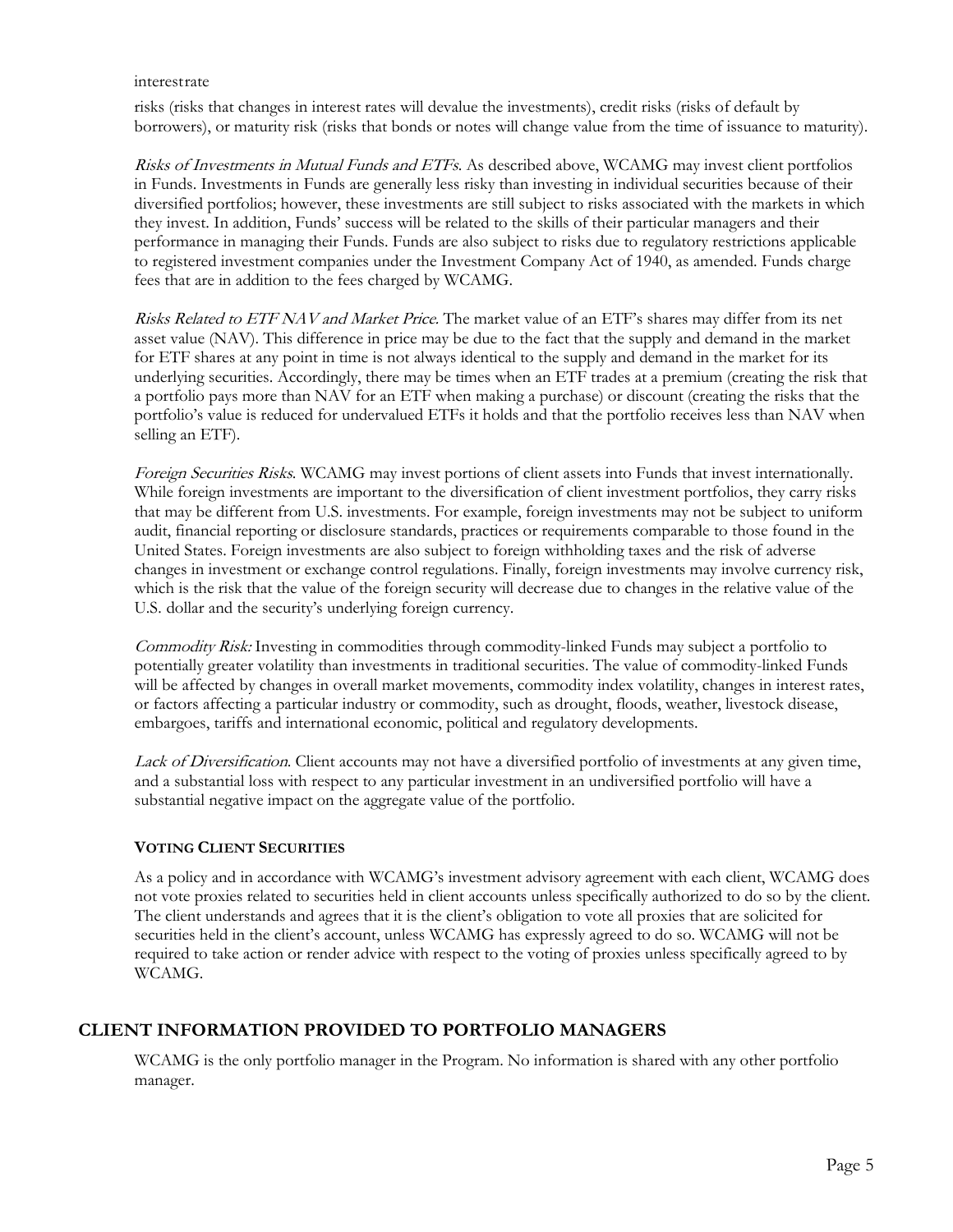# **CLIENT CONTACT WITH PORTFOLIO MANAGERS**

WCAMG is the only portfolio manager in the Program. No restrictions are placed on a client's ability to contact or consult with WCAMG.

# **ADDITIONAL INFORMATION**

## **DISCIPLINARY INFORMATION**

No one at WCAMG has been charged or convicted in a domestic, foreign or military court for any of the following offenses:

- A felony of any nature.
- A misdemeanor involving investments or an investment related business, statute, rule or order.
- Fraud, false statement, omission, wrongful taking of property, bribery, perjury, forgery, counterfeiting, extortion, or a conspiracy to commit any of these offenses.

### **FINANCIAL INDUSTRY AFFILIATIONS AND OTHER ACTIVITIES**

WCAMG has entered into a sub-advisory arrangement with H&H Investment Planners,Inc. (H&H) whereby H&H provides WCAMG with advisory, research, trading and other operational and administrative services. Ancillary to this arrangement, H&H may from time to time refer certain potential advisory clients to WCAMG. In exchange for providing sub-advisory services, H&H receives a percentage of the aggregate net advisory fees received by WCAMG from clients (whether or not such clients are referred by H&H). H&H receives no additional fee for making referrals, and clients of WCAMG do not pay any additional fees in respect of any subadvisory services they may receive.

### **CODE OF ETHICS, PARTICIPATION/INTEREST IN CLIENT TRANSACTIONS AND PERSONAL TRADING**

As a fiduciary, WCAMG and our employees and affiliates have an affirmative duty of care, loyalty, honesty and good faith to act in the best interest of our clients. The duty of WCAMG is to place the interest of the client first. We wish to achieve a higher standard by requiring that in addition to complying with the law we also uphold the highest degree of ethical behavior.

The employees and affiliates of WCAMG have committed to a Code of Ethics that is available for review by clients and prospective clients. A complete copy of the Code of Ethics will be furnished upon request.

Officers, employees and affiliates of Woodard & Company Asset Management Group Inc. may buy and/or sell securities for their personal accounts that are recommended for client accounts. WCAMG maintains personal transaction records, which are reviewed quarterly. These reviews are designed to ensure that the personal trading does not affect the markets and that clients receive preferential treatment. Since most trades are small mutual fund or exchange-traded fund trades they do not affect the securities market.

WCAMG does not make a market in any security. All rules and regulations of the Investment Advisory Act of 1940 are strictly followed. Insider trading is not permitted.

# **REVIEW OF ACCOUNTS**

WCAMG reviews the securities and investments held in client accounts for ongoing suitability and specific investment appropriateness. Assets transferred in are reviewed upon receipt.

The Investment Committee reviews the securities and investments held in client accounts for ongoing suitability and specific investment appropriateness.

WCAMG regularly reviews all discretionary accounts to assure accuracy of data (dividends, buys/sells etc....) prior to the compilation and issuance of quarterly reports.